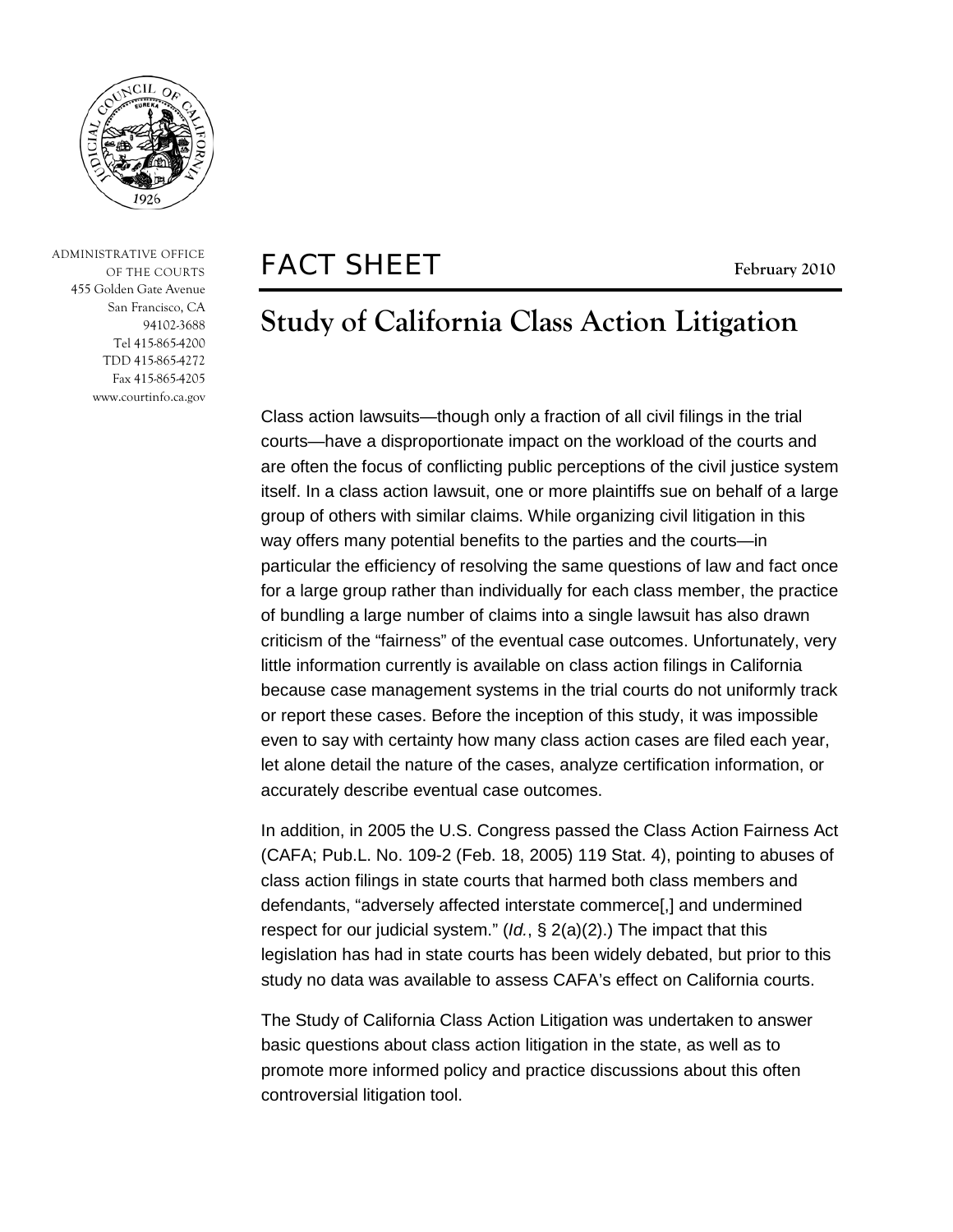## Study of California Class Action Litigation

*Page 2 of 3*

### Study Methodology

To better understand the impact of class action filings on the court system and litigants in these important cases, the AOC Office of Court Research (OCR) initiated the Study of California Class Action Litigation in collaboration with the AOC Office of the General Counsel and the University of California, Hastings College of the Law (Hastings). This study established baseline data on the prevalence and nature of class action lawsuits in California from 2000 to 2006.

To overcome the obstacle of incompatible case management systems, the study relied on case file reviews of a large sample of class action cases across the state. Student interns from Hastings, under the guidance of Professor Richard Marcus and OCR staff, used a standardized data collection instrument developed by the OCR to review case files and report relevant information into a centralized database.

Specific information collected during the reviews included:

- The number of class action cases filed;
- The types of cases and causes of action, allowing for analysis of trends in filing behavior over time;
- The size of each class and the class definition;
- Class certification information including motions for certification, objections, and court rulings;
- The date of disposition for case duration analysis;
- The type of disposition, including settlement, verdict, and dismissal, as well as interim disposition such as consolidation or removal to federal court;
- Details of settlements and verdicts; and
- The fees charged by the attorneys.

The compiled case database is currently being used by the OCR to produce a series of reports describing California class action litigation.